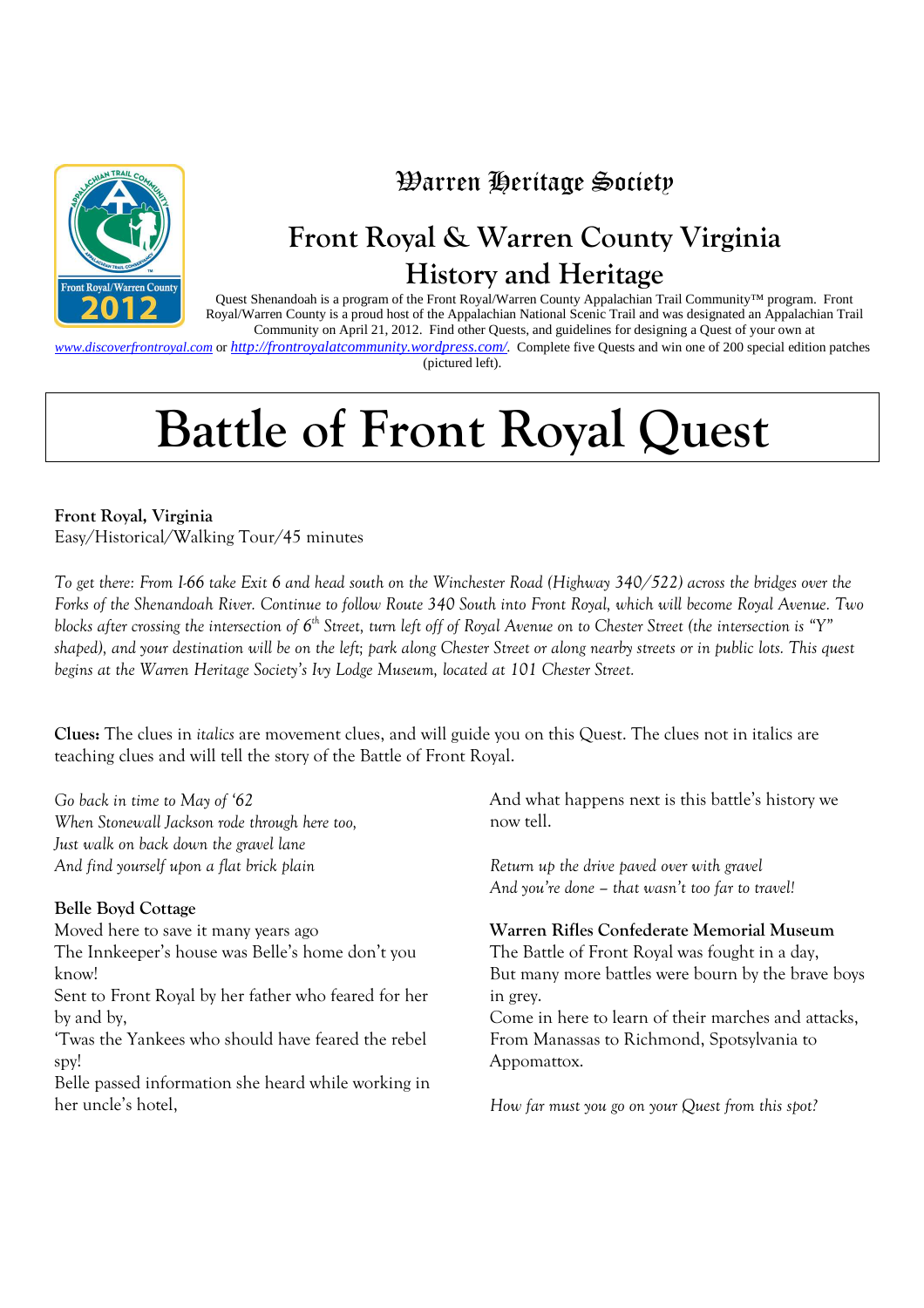*Not far, to the white house to the south on the neighboring lot!*

#### **Balthis House**

From the 1700s this house has stood here, Seeing wagons and wars and everything in between. In the martial 60s the family looked out their windows in fear

At the cavalry, artillery, and hungry soldiers to be seen.

The family of William Balthis sent their sons to the Army

And those left at home tended the wounded – friend or enemy.

*Walk south up Chester Street past gardens so solemn To a white two-story house supported by columns*

#### **Samuels Apartments**

The apartments of the late Dr. Samuels have seen much come and go

From this spot on which they were built over two centuries ago.

On May 23rd of 1862 the family inside watched the men dressed in blue

As they hustled northward through town, wondering where to go, what to do?

The rebels were back and pouring down the street As the Federals ran by, sounding out the retreat.

*Proceed south again and pause at our gazebo Where occupied Front Royal did its business, friend and foe.*

#### **Town Square**

A square in shape it is not, but our town square need not be,

Everyone about knew to meet here, you see.

In peacetime they sold farm goods – chickens, wheat and the lot,

And in wartime they drilled, marched and eventually fought!

Look across Main Street at the old buildings, standing still,

And what you are seeing used to be Belle's Fishback Hotel.

*Turn right and head west down Main Street, so shady, Until you reach Church Street – tip your hat to the ladies!*

#### **Old Methodist Church**

In the southwest corner she sits, tall and grand, The Old Methodist Church from the 1850s, it is said. Used as a stable by cavalry units It wasn't in good shape after the battle ran by it.

*Keep walking, you're not far, from where our County Court meets, You'll be there in 259 steps of your feet!*

#### **Warren County Courthouse**

On this spot stood an older Courthouse made of brick

And within it some soldiers in blue awoke in a fit That morning in May, as the rebels came in town And captured these men still in their nightgowns.

*Go west, young person, and cross Royal Avenue, Then turn after the Police Station onto Luray – enjoy the view!* 

#### **Confederate Hospital**

Bowman's park is up this street – come here on your quest,

And learn on this site about the hospital, it was an orderly mess.

Confederates built it in the winter, but Union troops moved in around March,

And during the opening of the battle fired on the rebels en masse!

Down the hill charged troops from Maryland and Louisiana

And took the hospital back after some drama.

*Return to the Courthouse, cross over from whence you came*